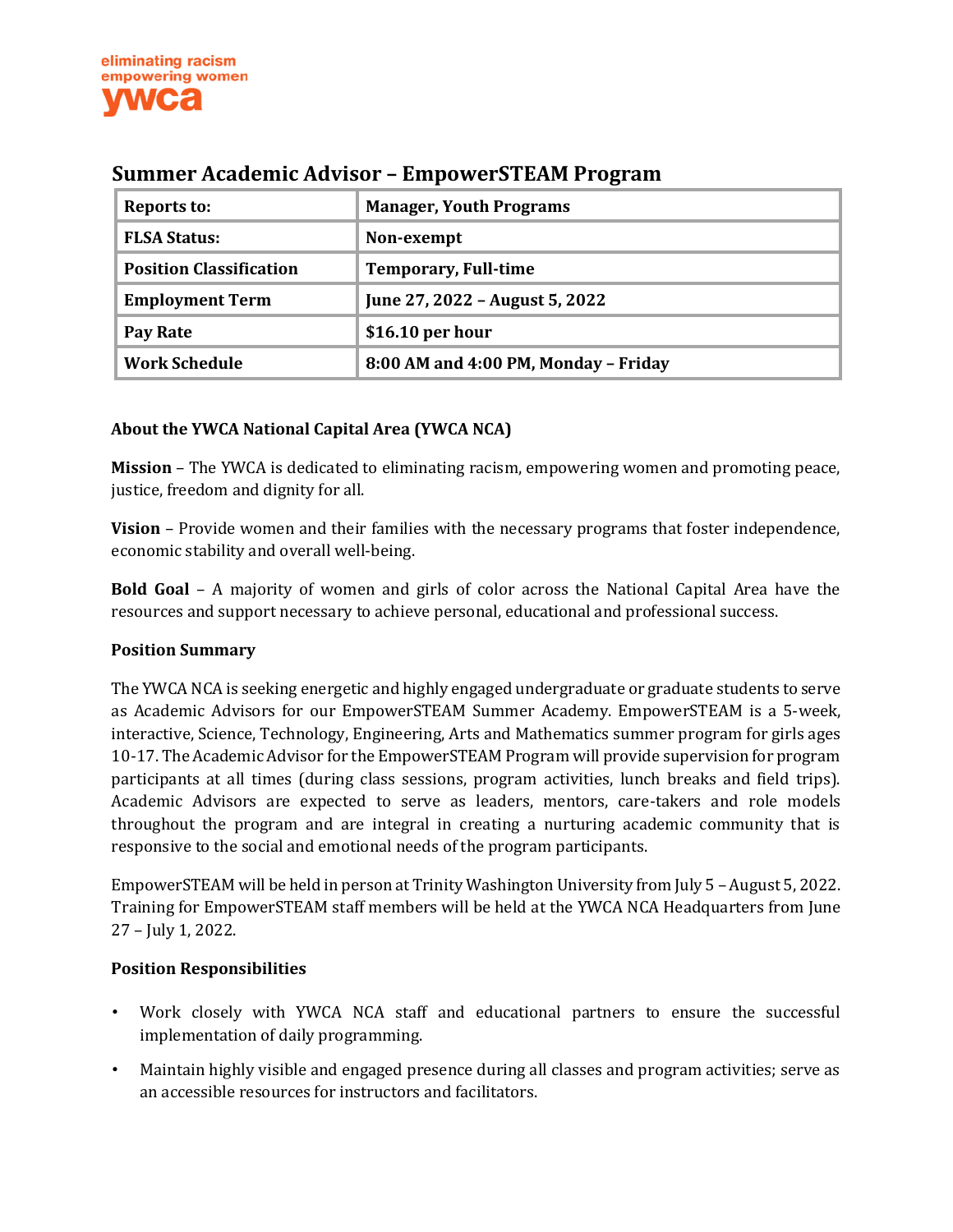- Serve as a role models and mentors; model constructive participation in daily activities and demonstrate maturity and constructive behaviors.
- Assist with preparing program supplies and materials.
- Assist in maintaining accurate program records including attendance logs and incident reports.
- Help with planning and leading icebreakers and teambuilding exercises.
- Prepare and distribute incentives.
- Supervise program participants during field trips and college tours.
- Regularly communicate any challenges or concerns to EmpowerSTEAM leadership team.
- Understand, follow and enforce all safety guidelines and program policies.
- Attend mandatory training sessions.
- Ensure that program participants have a safe and rewarding experience.
- Other duties as assigned.

### **Qualifications**

- Undergraduate education/training in education, counseling, social work or STEAM disciplines preferred. **Candidates must have completed at least one year of undergraduate studies.**
- Minimum of one-year of experience working in a school, camp, mentoring program or related environment preferred.
- Must be available to attend mandatory training; and be available to work entire 6-week program.
- Must pass state and federal background checks.

### **Essential Knowledge, Skills and Experience**

- Demonstrate leadership, professionalism and excellent interpersonal skills.
- Consistently demonstrate prompt and dependable attendance according to work schedules.
- Possess excellent time management and organizational skills with ability to handle varied responsibilities in a time-sensitive environment.
- Must enjoy spending structured and unstructured time with pre-college youth (ages 10-18).
- Ability to work collaboratively in a team setting.
- Ability to manage confidential information with diplomacy and tact.
- Excellent communication skills.
- Proficient in MS Office Suite.